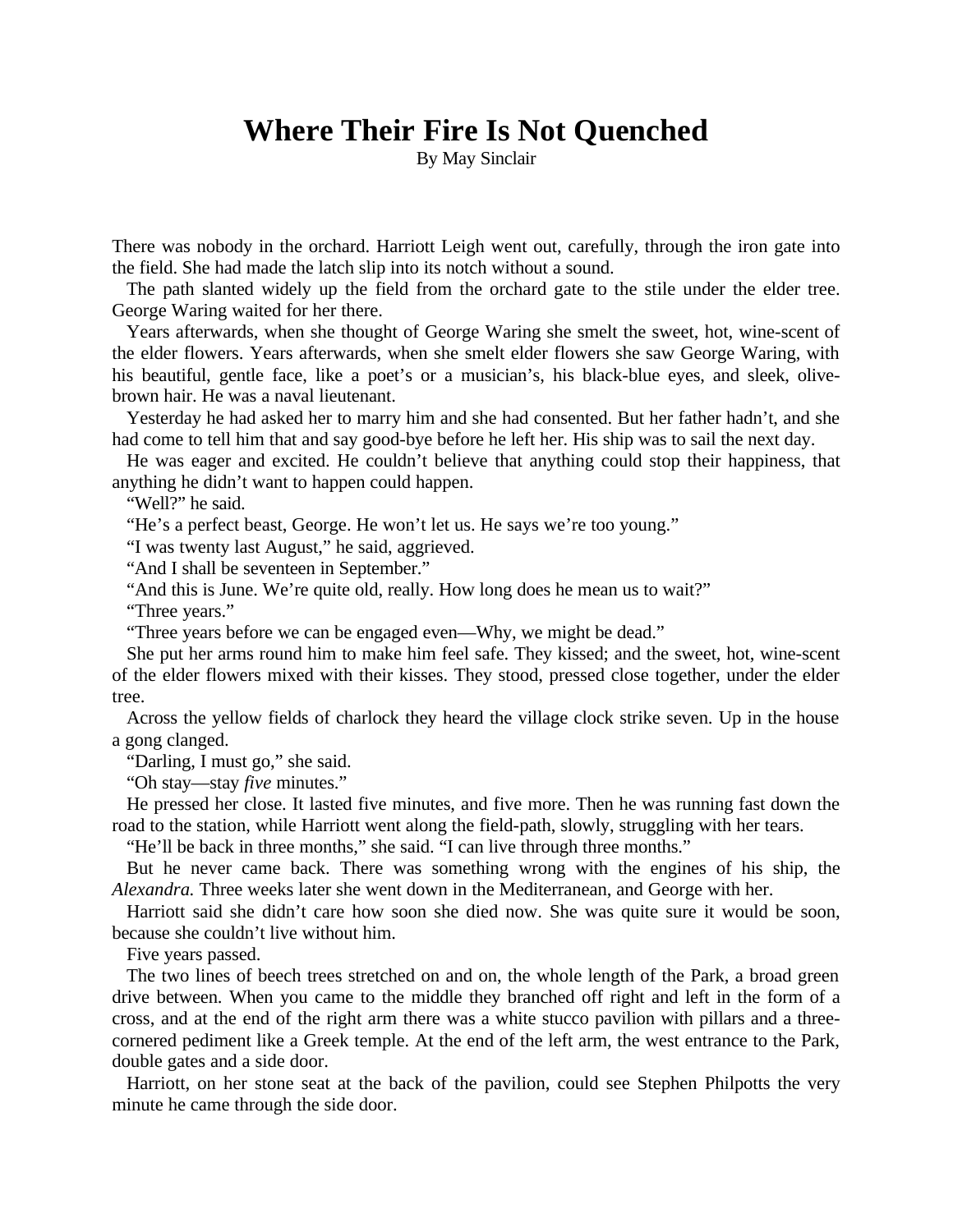He had asked her to wait for him there. It was the place he always chose to read his poems aloud in. The poems were a pretext. She knew what he was going to say. And she knew what she would answer.

There were elder bushes in flower at the back of the pavilion, and Harriott thought of George Waring. She told herself that George was nearer to her now than he could ever have been, living. If she married Stephen she would not be unfaithful, because she loved him with another part of herself. It was not as though Stephen were taking George's place. She loved Stephen with her soul, in an unearthly way.

But her body quivered like a stretched wire when the door opened and the young man came towards her down the drive under the beech trees.

She loved him; she loved his slenderness, his darkness and sallow whiteness, his black eyes lighting up with the intellectual flame, the way his black hair swept back from his forehead, the way he walked, tiptoe, as if his feet were lifted with wings.

He sat down beside her. She could see his hands tremble. She felt that her moment was coming; it had come.

"I wanted to see you alone because there's something I must say to you. I don't quite know how to begin.  $\ldots$ "

Her lips parted. She panted lightly.

"You've heard me speak of Sybill Foster?"

Her voice came stammering, "N-no, Stephen. Did you?"

"Well, I didn't mean to, till I knew it was all right. I only heard yesterday."

"Heard what?"

"Why, that she'll have me. Oh, Harriott—do you know what it's like to be terribly happy?"

She knew. She had known just now, the moment before he told her. She sat there, stone-cold and stiff, listening to his raptures, listening to her own voice saying she was glad.

Ten years passed.

Harriott Leigh sat waiting in the drawing-room of a small house in Maida Vale. She had lived there ever since her father's death two years before.

She was restless. She kept on looking at the clock to see if it was four, the hour that Oscar Wade had appointed. She was not sure that he would come, after she had sent him away yesterday.

She now asked herself, why, when she had sent him away yesterday, she had let him come today. Her motives were not altogether clear. If she really meant what she had said then, she oughtn't to let him come to her again. Never again.

She had shown him plainly what she meant. She could see herself, sitting very straight in her chair, uplifted by a passionate integrity, while he stood before her, hanging his head, ashamed and beaten; she could feel again the throb in her voice as she kept on saying that she couldn't, she couldn't; he must see that she couldn't, that no, nothing would make her change her mind; she couldn't forget he had a wife; that he must think of Muriel.

To which he had answered savagely: "I needn't. That's all over. We only live together for the look of the thing."

And she, serenely, with great dignity: "And for the look of the thing, Oscar, we must leave off seeing each other. Please go."

"Do you mean it?"

"Yes. We must never see each other again."

And he had gone then, ashamed and beaten.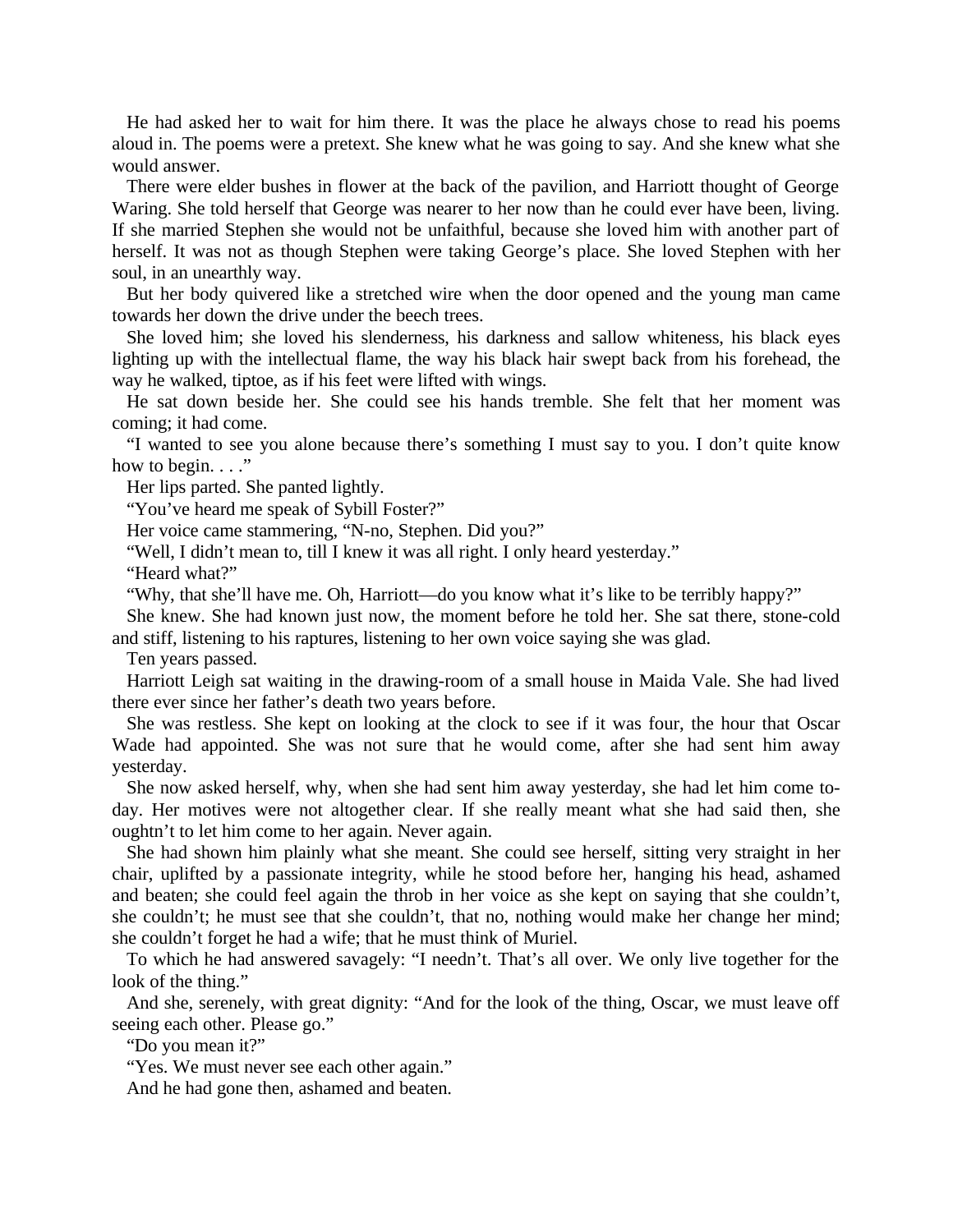She could see him, squaring his broad shoulders to meet the blow. And she was sorry for him. She told herself she had been unnecessarily hard. Why shouldn't they see each other again, now he understood where they must draw the line? Until yesterday the line had never been very clearly drawn. To-day she meant to ask him to forget what he had said to her. Once it was forgotten, they could go on being friends as if nothing had happened.

It was four o'clock. Half-past. Five. She had finished tea and given him up when, between the half-hour and six o'clock, he came.

He came as he had come a dozen times, with his measured, deliberate, thoughtful tread, carrying himself well braced, with a sort of held-in arrogance, his great shoulders heaving. He was a man of about forty, broad and tall, lean-flanked and short-necked, his straight, handsome features showing small and even in the big square face and in the flush that swamped it. The close-clipped, reddish-brown moustache bristled forwards from the pushed-out upper lip. His small, flat eyes shone, reddish-brown, eager and animal.

She liked to think of him when he was not there, but always at the first sight of him she felt a slight shock. Physically, he was very far from her admired ideal. So different from George Waring and Stephen Philpotts.

He sat down, facing her.

There was an embarrassed silence, broken by Oscar Wade.

"Well, Harriott, you said I could come." He seemed to be throwing the responsibility on her.

"So I suppose you've forgiven me," he said.

"Oh, yes, Oscar, I've forgiven you."

He said she'd better show it by coming to dine with him somewhere that evening.

She could give no reason to herself for going. She simply went.

He took her to a restaurant in Soho. Oscar Wade dined well, even extravagantly, giving each dish its importance. She liked his extravagance. He had none of the mean virtues.

It was over. His flushed, embarrassed silence told her what he was thinking. But when he had seen her home, he left her at her garden gate. He had thought better of it.

She was not sure whether she were glad or sorry. She had had her moment of righteous exaltation and she had enjoyed it. But there was no joy in the weeks that followed. She had given up Oscar Wade because she didn't want him very much; and now she wanted him furiously, perversely, because she had given him up. Though he had no resemblance to her ideal, she couldn't live without him.

She dined with him again and again, till she knew Schnebler's Restaurant by heart, the white panelled walls picked out with gold; the white pillars, and the curling gold fronds of their capitals; the Turkey carpets, blue and crimson, soft under her feet, the thick crimson velvet cushions, that clung to her skirts; the glitter of silver and glass on the innumerable white circles of the tables. And the faces of the diners, red, white, pink, brown, grey and sallow, distorted and excited; the curled mouths that twisted as they ate; the convoluted electric bulbs pointing, pointing down at them, under the red, crinkled shades. All shimmering in a thick air that the red light stained as wine stains water.

And Oscar's face, flushed with his dinner. Always, when he leaned back from the table and brooded in silence she knew what he was thinking. His heavy eyelids would lift, she would find his eyes fixed on hers, wondering, considering.

She knew now what the end would be. She thought of George Waring, and Stephen Philpotts, and of her life, cheated. She hadn't chosen Oscar, she hadn't really wanted him; but now he had forced himself on her she couldn't afford to let him go. Since George died no man had loved her,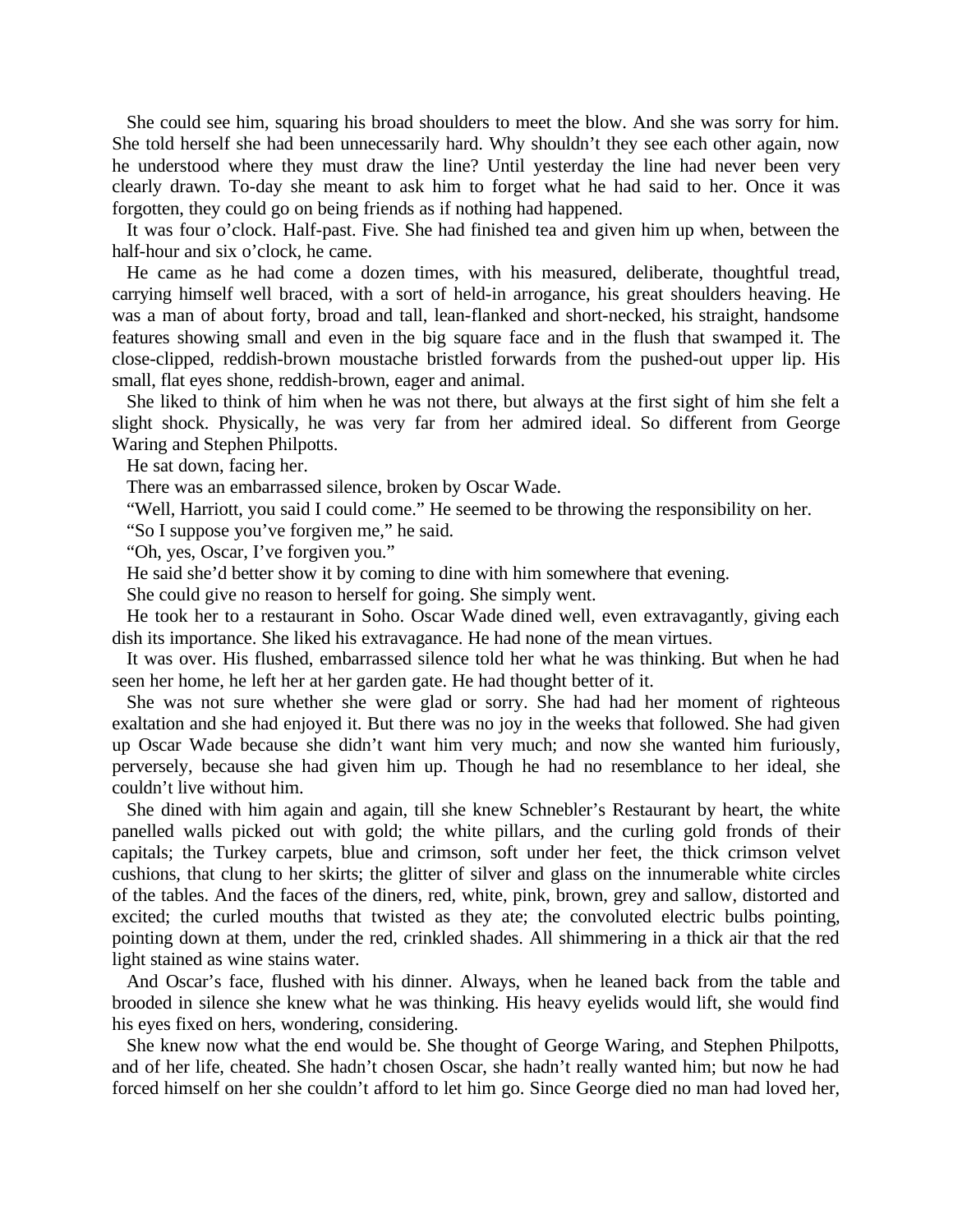no other man ever would. And she was sorry for him when she thought of him going from her, beaten and ashamed.

She was certain, before he was, of the end. Only she didn't know when and where and how it would come. That was what Oscar knew.

It came at the close of one of their evenings when they had dined in a private sitting-room. He said he couldn't stand the heat and noise of the public restaurant.

She went before him, up a steep, red-carpeted stair to a white door on the second landing.

From time to time they repeated the furtive, hidden adventure. Sometimes she met him in the room above Schnebler's. Sometimes, when her maid was out, she received him at her house in Maida Vale. But that was dangerous, not to be risked too often.

Oscar declared himself unspeakably happy. Harriott was not quite sure. This was love, the thing she had never had, that she had dreamed of, hungered and thirsted for; but now she had it she was not satisfied. Always she looked for something just beyond it, some mystic, heavenly rapture, always beginning to come, that never came. There was something about Oscar that repelled her. But because she had taken him for her lover, she couldn't bring herself to admit that it was a certain coarseness. She looked another way and pretended it wasn't there. To justify herself, she fixed her mind on his good qualities, his generosities, his strength, the way he had built up his engineering business. She made him take her over his works, and show her his great dynamos. She made him lend her the books he read. But always, when she tried to talk to him, he let her see that *that* wasn't what she was there for.

"My dear girl, we haven't time," he said. "It's waste of our priceless moments."

She persisted. There s something wrong about it all if we can't talk to each other."

He was irritated. "Women never seem to consider that a man can get all the talk he wants from other men. What's wrong is our meeting in this unsatisfactory way. We ought to live together. It's the only sane thing. I would, only I don't want to break up Muriel's home and make her miserable."

"I thought you said she wouldn't care."

"My dear, she cares for her home and her position and the children. You forget the children."

Yes. She had forgotten the children. She had forgotten Muriel. She had left off thinking of Oscar as a man with a wife and children and a home.

He had a plan. His mother-in-law was coming to stay with Muriel in October and he would get away. He would go to Paris, and Harriott should come to him there. He could say he went on business. No need to lie about it; he *had* business in Paris.

He engaged rooms in an hotel in the rue de Rivoli. They spent two weeks ere.

For three days Oscar was madly in love with Harriott and Harriott with him. As she lay awake she would turn on the light and look at him as he slept at her side. Sleep made him beautiful and innocent; it laid a fine, smooth tissue over his coarseness; it made his mouth gentle; it entirely hid his eyes.

In six days reaction had set in. At the end of the tenth day, Harriott, returning with Oscar from Montmartre, burst into a fit of crying. When questioned, she answered wildly that the Hotel Saint Pierre was too hideously ugly; it was getting on her nerves. Mercifully Oscar explained her state as fatigue following excitement. She tried hard to believe that she was miserable because her love was purer and more spiritual than Oscar's; but all the time she knew perfectly well she had cried from pure boredom. She was in love with Oscar, and Oscar bored her. Oscar was in love with her, and she bored him. At close quarters, day in and day out, each was revealed to the other as an incredible bore.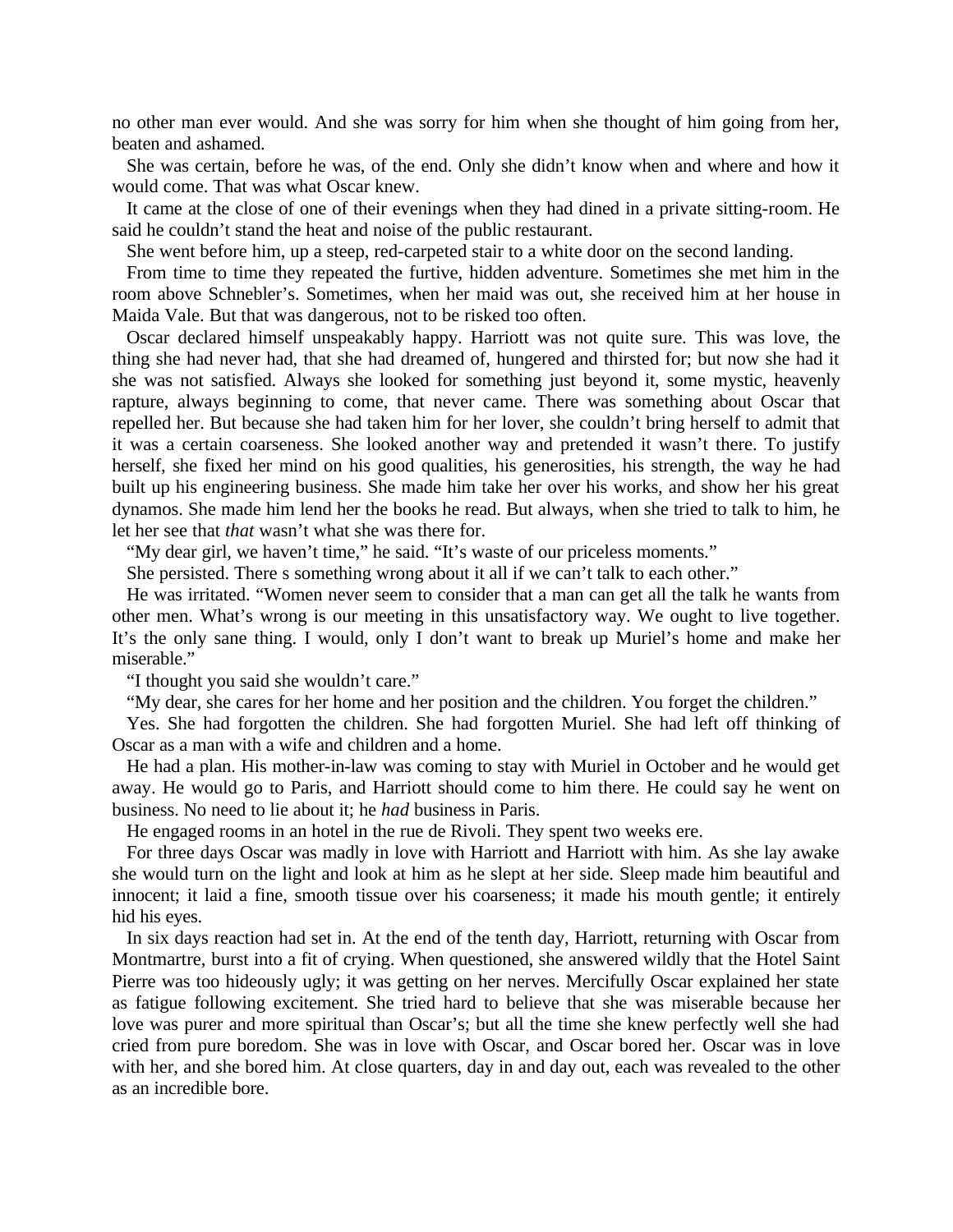At the end of the second week she began to doubt whether she had ever been really in love with him.

Her passion returned for a little while after they got back to London. Freed from the unnatural strain which Paris had put on them, they persuaded themselves that their romantic temperaments were better fitted to the old life of casual adventure.

Then, gradually, the sense of danger began to wake in them. They lived in perpetual fear, face to face with all the chances of discovery. They tormented themselves and each other by imagining possibilities that they would never have considered in their first fine moments. It was as though they were beginning to ask themselves if it were, after all, worth while running such awful risks, for all they got out of it. Oscar still swore that if he had been free he would have married her. He pointed out that his intentions at any rate were regular. But she asked herself: Would I marry *him?* Marriage would be the Hotel Saint Pierre all over again, without any possibility of escape. But, if she wouldn't marry him, was she in love with him? That was the test. Perhaps it was a good thing he wasn't free. Then she told herself that these doubts were morbid, and that the question wouldn't arise.

One evening Oscar called to see her. He had come to tell her that Muriel was ill. "Seriously ill?"

"I'm afraid so. It's pleurisy. May turn to pneumonia. We shall know one way or another in the next few days."

A terrible fear seized upon Harriott. Muriel might die of her pleurisy; and if Muriel died, she would have to marry Oscar. He was looking at her queerly, as if he knew what she was thinking, and she could see that the same thought had occurred to him and that he was frightened too.

Muriel got well again; but their danger had enlightened them. Muriel's life was now inconceivably precious to them both; she stood between them and that permanent union, which they dreaded and yet would not have the courage to refuse.

After enlightenment the rupture.

It came from Oscar, one evening when he sat with her in her drawing-room.

"Harriott," he said, "do you know I'm thinking seriously of settling down?"

"How do you mean, settling down?"

"Patching it up with Muriel, poor girl. *. .* Has it never occurred to you that this little affair of ours can't go on for ever?"

"You don't want it to go on?"

"I don't want to have any humbug about it. For God's sake, let's be straight. If it's done, it's done. Let's end it decently."

"I see. You want to get rid of me."

"That's a beastly way of putting it."

"Is there any way that isn't beastly? The whole thing's beastly. I should have thought you'd have stuck to it now you've made it what you wanted. When I haven't an ideal, I haven't a single illusion, when you've destroyed everything you didn't want."

"What didn't I want?"

"The clean, beautiful part of it. The part *I* wanted."

"My part at least was real. It was cleaner and more beautiful than all that putrid stuff you wrapped it up in. You were a hypocrite, Harriott, and I wasn't. You're a hypocrite now if you say you weren't happy with me."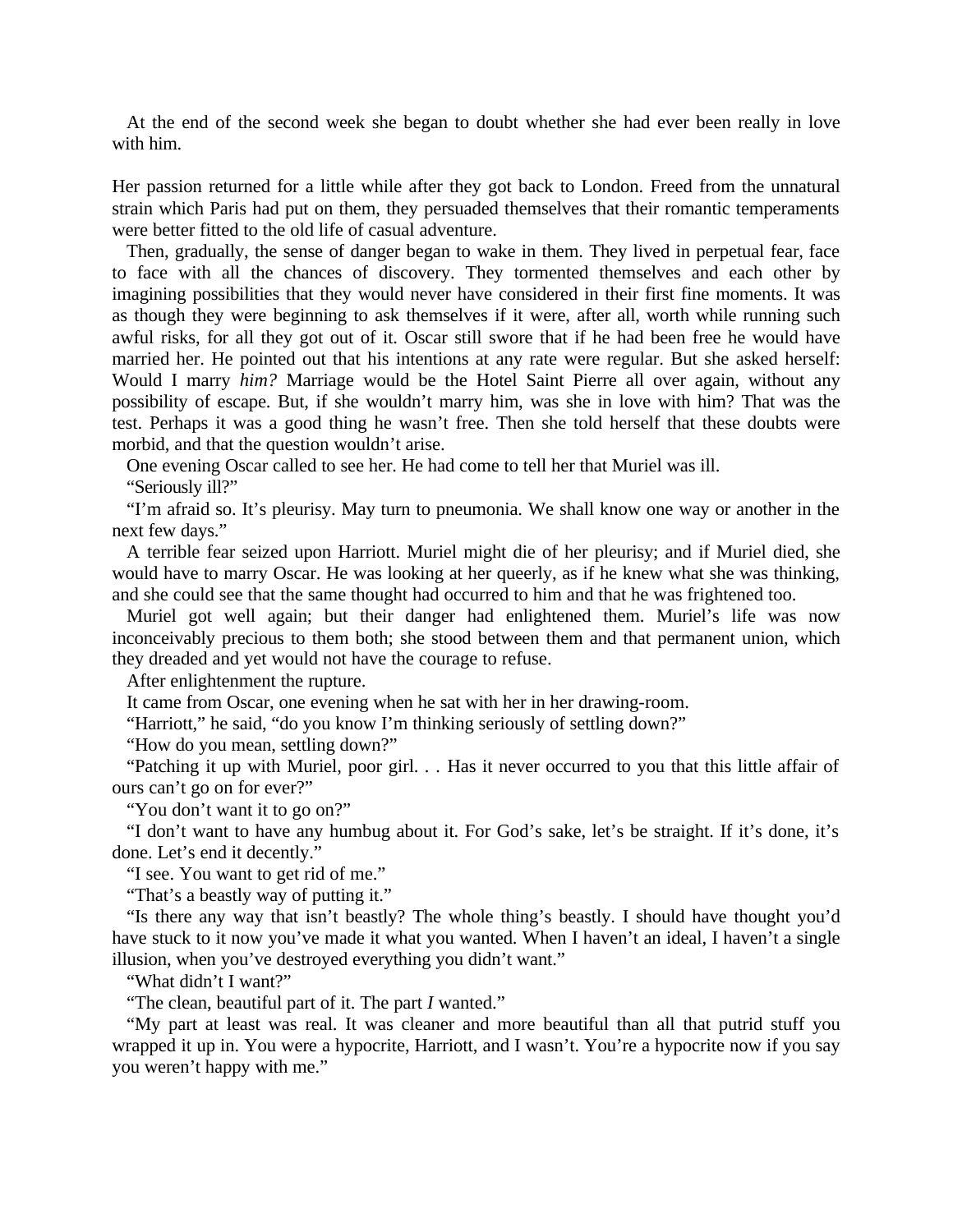"I was never really happy. Never for one moment. There was always something I missed. Something you didn't give me. Perhaps you couldn't."

"No. I wasn't spiritual enough," he sneered.

"You were not. And you made me what you were."

"Oh, I noticed that you were always very spiritual *after* you'd got what you wanted."

"What I wanted?" she cried. "Oh, my God—"

"If you ever knew what you wanted."

"What—I—wanted," she repeated, drawing out her bitterness.

"Come," he said, "why not be honest? Face facts. I was awfully gone on you. You were awfully gone on me—once. We got tired of each other and it's over. But at least you might own we had a good time while it lasted."

"A good time?"

"Good enough for me."

"For you, because for you love only means one thing. Everything that's high and noble in it you dragged down to that, till there's nothing left for us but that. *That's* what you made of love."

Twenty years passed.

It was Oscar who died first, three years after the rupture. He did it suddenly one evening, falling down in a fit of apoplexy.

His death was an immense relief to Harriott. Perfect security had been impossible as long as he was alive. But now there wasn't a living soul who knew her secret.

Still, in the first moment of shock Harriott told herself that Oscar dead would be nearer to her than ever. She forgot how little she had wanted him to be near her, alive. And long before the twenty years had passed she had contrived to persuade herself that he had never been near to her at all. It was incredible that she had ever known such a person as Oscar Wade. As for their affair, she couldn't think of Harriott Leigh as the sort of woman to whom such a thing could happen. Schnebler's and the Hotel Saint Pierre ceased to figure among prominent images of her past. Her memories, if she had allowed herself to remember, would have clashed disagreeably with the reputation for sanctity which she had now acquired.

For Harriott at fifty-two was the friend and helper of the Reverend Clement Farmer, Vicar of St. Mary the Virgin, Maida Vale. She worked as a deaconess in his parish, wearing the uniform of a deaconess, the semi-religious gown, the cloak, the bonnet and veil, the cross and rosary, the holy smile. She was also secretary to the Maida Vale and Kilbum Home for Fallen Girls.

Her moments of excitement came when Clement Farmer, the lean, austere likeness of Stephen Philpotts, in his cassock and lace-bordered surplice, issued from the vestry, when he mounted the pulpit, when he stood before the altar rails and lifted up his arms in the Benediction; her moments of ecstasy when she received the Sacrament from his hands. And she had moments of calm happiness when his study door closed on their communion. All these moments were saturated with a solemn holiness.

And they were insignificant compared with the moment of her dying.

She lay dozing in her white bed under the black crucifix with the ivory Christ. The basins and medicine bottles had been cleared from the table by her pillow; it was spread for the last rites. The priest moved quietly about the room, arranging the candles, the Prayer Book and the Holy Sacrament. Then he drew a chair to her bedside and watched with her, waiting for her to come up out of her doze.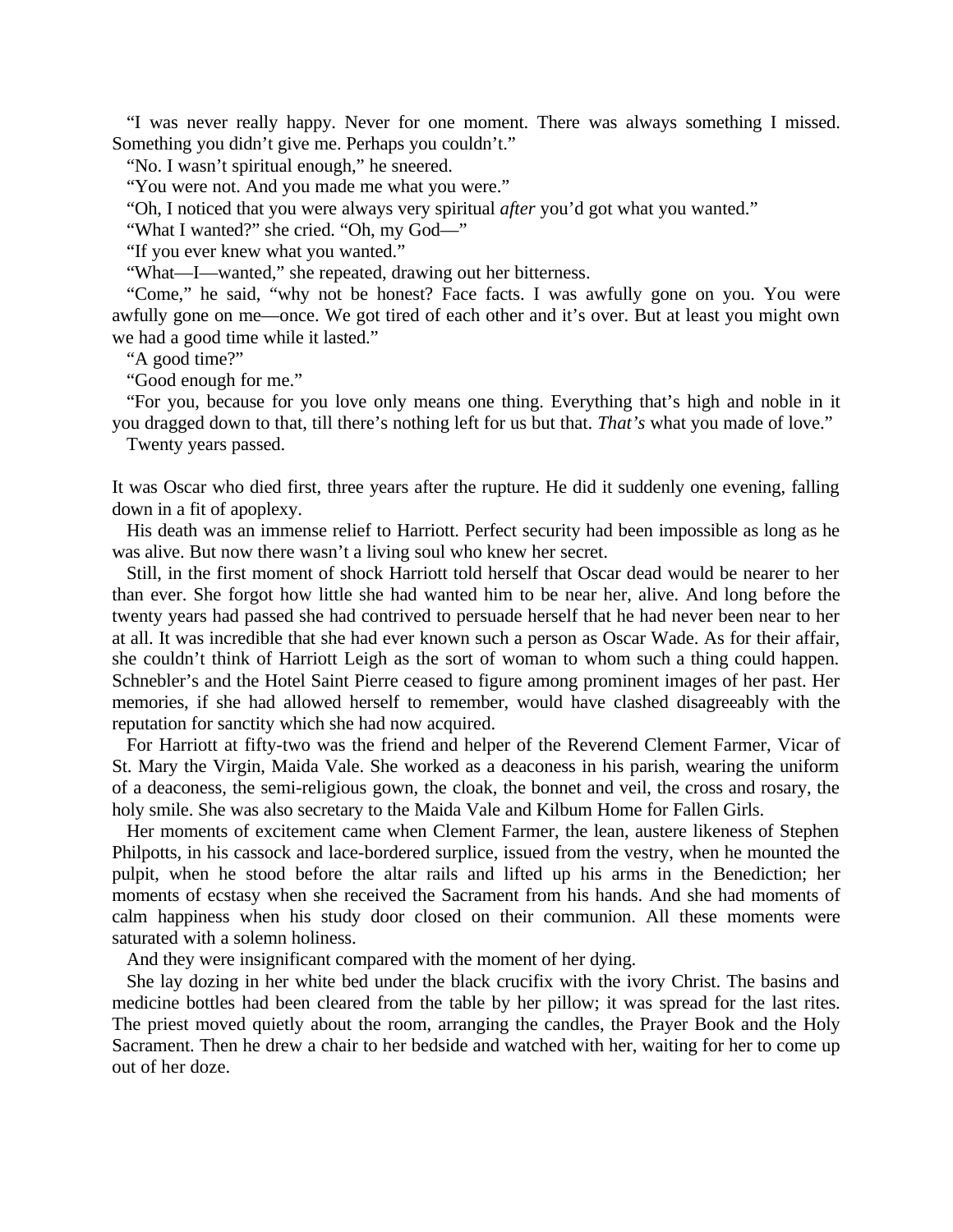She woke suddenly. Her eyes were fixed upon him. She had a flash of lucidity. She was dying, and her dying made her supremely important to Clement Farmer.

"Are you ready?" he asked.

"Not yet. I think I'm afraid. Make me not afraid."

He rose and lit the two candles on the altar. He took down the crucifix from the wall and stood it against the foot-rail of the bed.

She sighed. That was not what she had wanted.

"You will not be afraid now," he said.

"I'm not afraid of the hereafter. I suppose you get used to it. Only it may be terrible just at first."

"Our first state will depend very much on what we are thinking of at our last hour."

"There'll be my—confession," she said.

"And after it you will receive the Sacrament. Then you will have your mind fixed firmly upon God and your Redeemer. . *.* . Do you feel able to make your confession now, Sister? Everything is ready."

Her mind went back over her past and found Oscar Wade there. She wondered: Should she confess to him about Oscar Wade? One moment she thought it was possible; the next she knew that she couldn't. She could not. It wasn't necessary. For twenty years he had not been part of her life. No. She wouldn't confess about Oscar Wade. She had been guilty of other sins.

She made a careful selection.

"I have cared too much for the beauty of this world. . . *.* I have failed in charity to my poor girls. Because of my intense repugnance to their sin. . *.* . I have thought, often, about—people I love, when I should have been thinking about God."

After that she received the Sacrament.

"Now," he said, "there is nothing to be afraid of."

"I won't be afraid if—if you would hold my hand."

He held it. And she lay still a long time, with her eyes shut. Then he heard her murmuring something. He stooped close.

"This—is—dying. I thought it would be horrible. And it's bliss. *. . .* Bliss."

The priest's hand slackened, as if at the bidding of some wonder. She gave a weak cry.

"Oh—don't let me go."

His grasp tightened.

"Try," he said, "to think about God. Keep on looking at the crucifix."

"If I look," she whispered, "you won't let go my hand?"

"I will not let you go."

He held it till it was wrenched from him in the last agony.

She lingered for some hours in the room where these things had happened.

Its aspect was familiar and yet unfamiliar, and slightly repugnant to her. The altar, the crucifix, the lighted candles, suggested some tremendous and awful experience the details of which she was not able to recall. She seemed to remember that they had been connected in some way with the sheeted body on the bed; but the nature of the connection was not clear; and she did not associate the dead body with herself. When the nurse came in and laid it out, she saw that it was the body of a middle-aged woman. Her own living body was that of a young woman of about thirty-two.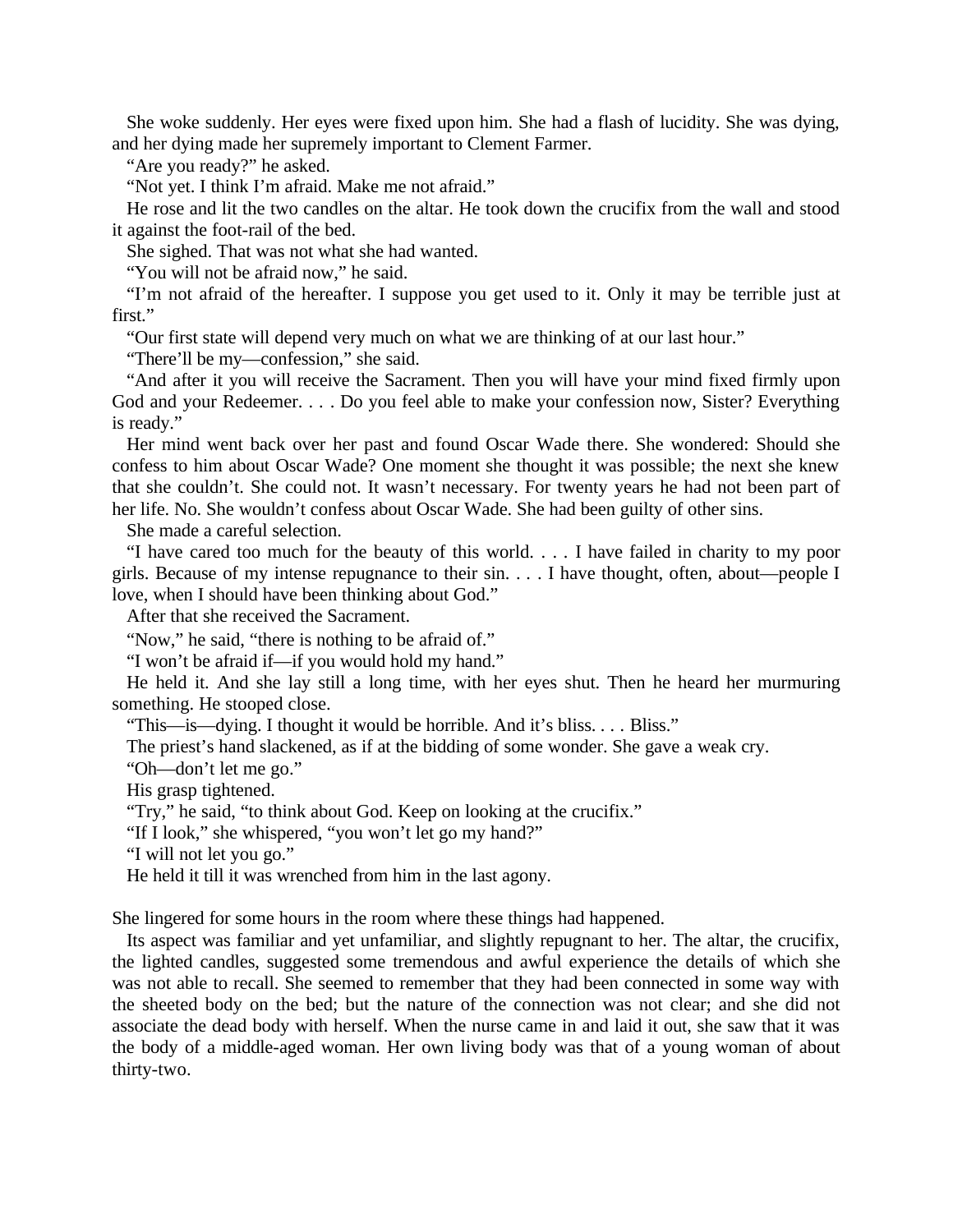Her mind had no past and no future, no sharp-edged, coherent memories, and no idea of anything to be done next.

Then, suddenly, the room began to come apart before her eyes, to split into shafts of floor and furniture and ceiling that shifted and were thrown by their commotion into different planes. They leaned slanting at every possible angle; they crossed and overlaid each other with a transparent mingling of dislocated perspectives, like reflections fallen on an interior seen behind glass.

The bed and the sheeted body slid away somewhere out of sight. She was standing by the door that still remained in position.

She opened it and found herself in the street, outside a building of yellowish-brick and freestone, with a tall slated spire. Her mind came together with a palpable click of recognition. This object was the Church of St. Mary the Virgin, Maida Vale. She could hear the droning of the organ. She opened the door and slipped in.

She had gone back into a definite space and time, and recovered a certain limited section of coherent memory. She remembered the rows of pitch-pine benches, with their Gothic peaks and mouldings; the stone-coloured walls and pillars with their chocolate stencilling; the hanging rings of lights along the aisles of the nave; the high altar with its lighted candles, and the polished brass cross, twinkling. These things were somehow permanent and real, adjusted to the image that now took possession of her.

She knew what she had come there for. The service was over. The choir had gone from the chancel; the sacristan moved before the altar, putting out the candles. She walked up the middle aisle to a seat that she knew under the pulpit. She knelt down and covered her face with her hands. Peeping sideways through her fingers, she could see the door of the vestry on her left at the end of the north aisle. She watched it steadily.

Up in the organ loft the organist drew out the Recessional, slowly and softly, to its end in the two solemn, vibrating chords.

The vestry door opened and Clement Farmer came out, dressed in his black cassock. He passed before her, close, close outside the bench where she knelt. He paused at the opening. He was waiting for her. There was something he had to say.

She stood up and went towards him. He still waited. He didn't move to make way for her. She came close, closer than she had ever come to him, so close that his features grew indistinct. She bent her head back, peering short-sightedly, and found herself looking into Oscar Wade's face.

He stood still, horribly still, and close, barring her passage.

She drew back, his heaving shoulders followed her. He leaned forward, covering her with his eyes. She opened her mouth to scream and no sound came.

She was afraid to move lest he should move with her. The heaving of his shoulders terrified her.

One by one the lights in the side aisles were going out. The lights in the middle aisle would go next. They had gone. If she didn't get away she would be shut up with him there, in the appalling darkness.

She turned and moved towards the north aisle, groping, steadying herself by the book ledge.

When she looked back, Oscar Wade was not there.

Then she remembered that Oscar Wade was dead. Therefore, what she had seen was not Oscar; it was his ghost. He was dead; dead seventeen years ago. She was safe from him for ever.

When she came out on to the steps of the church she saw that the road it stood in had changed. It was not the road she remembered. The pavement on this side was raised slightly and covered in.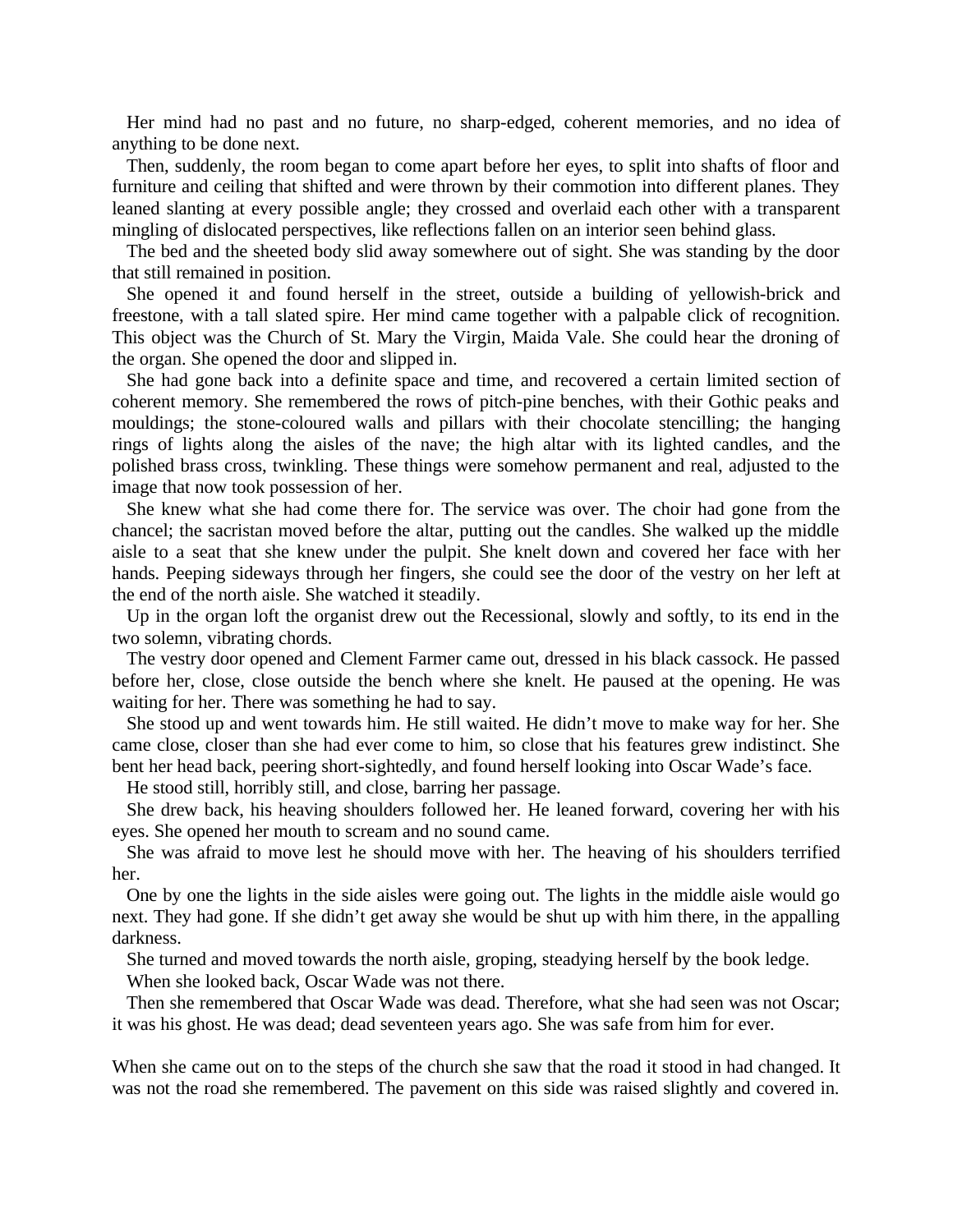It ran under a succession of arches. It was a long gallery walled with glittering shop windows on one side; on the other a line of tall grey columns divided it from the street.

She was going along the arcades of the rue de Rivoli. Ahead of her she could see the edge of an immense grey pillar jutting out. That was the porch of the Hotel Saint Pierre. The revolving glass doors swung forward to receive her; she crossed the grey, sultry vestibule under the pillared arches. She knew it. She knew the porter's shining, wine-coloured, mahogany pen on her left, and the shining, wine-coloured, mahogany barrier of the clerk's bureau on her right; she made straight for the great grey carpeted staircase; she climbed the endless flights that turned round and round the caged-in shaft of the well, past the latticed doors of the lift, and came up on to a landing that she knew, and into the long, ash-grey, foreign corridor lit by a dull window at one end.

It was there that the horror of the place came on her. She had no longer any memory of St. Mary's Church, so that she was unaware of her backward course through time. All space and time were here.

She remembered she had to go to the left, the left.

But there was something there; where the corridor turned by the window; at the end of all the corridors. If she went the other way she would escape it.

The corridor stopped there. A blank wall. She was driven back past the stairbead to the left.

At the corner, by the window, she turned down another long ash-grey corridor on her right, and to the right again where the night-light sputtered on the table-flap at the turn.

This third corridor was dark and secret and depraved. She knew the soiled walls, and the warped door at the end. There was a sharp-pointed streak of light at the top. She could see the number on it now, 107.

Something had happened there. If she went in it would happen again. Oscar Wade was in the room waiting for her behind the closed door. She felt him moving about in there. She leaned forward, her ear to the key-hole, and listened. She could hear the measured, deliberate, thoughtful footsteps. They were coming from the bed to the door.

She turned and ran; her knees gave way under her; she sank and ran on, down the long grey corridors and the stairs, quick and blind, a hunted beast seeking for cover, hearing his feet coming after her.

The revolving doors caught her and pushed her out into the street.

The strange quality of her state was this, that it had no time. She remembered dimly that there had once been a thing called time; but she had forgotten altogether what it was like. She was aware of things happening and about to happen; she fixed them by the place they occupied, and measured their duration by the space she went through.

So now she thought: If I could only go back and get to the place where it hadn't happened. To get back farther—

She was walking now on a white road that went between broad grass borders.

To the right and left were the long raking lines of the hills, curve after curve, shimmering in a thin mist.

The road dropped to the green valley. It mounted the humped bridge over the river. Beyond it she saw the twin gables of the grey house pricked up over the high, grey garden wall. The tall iron gate stood in front of it between the ball-topped stone pillars.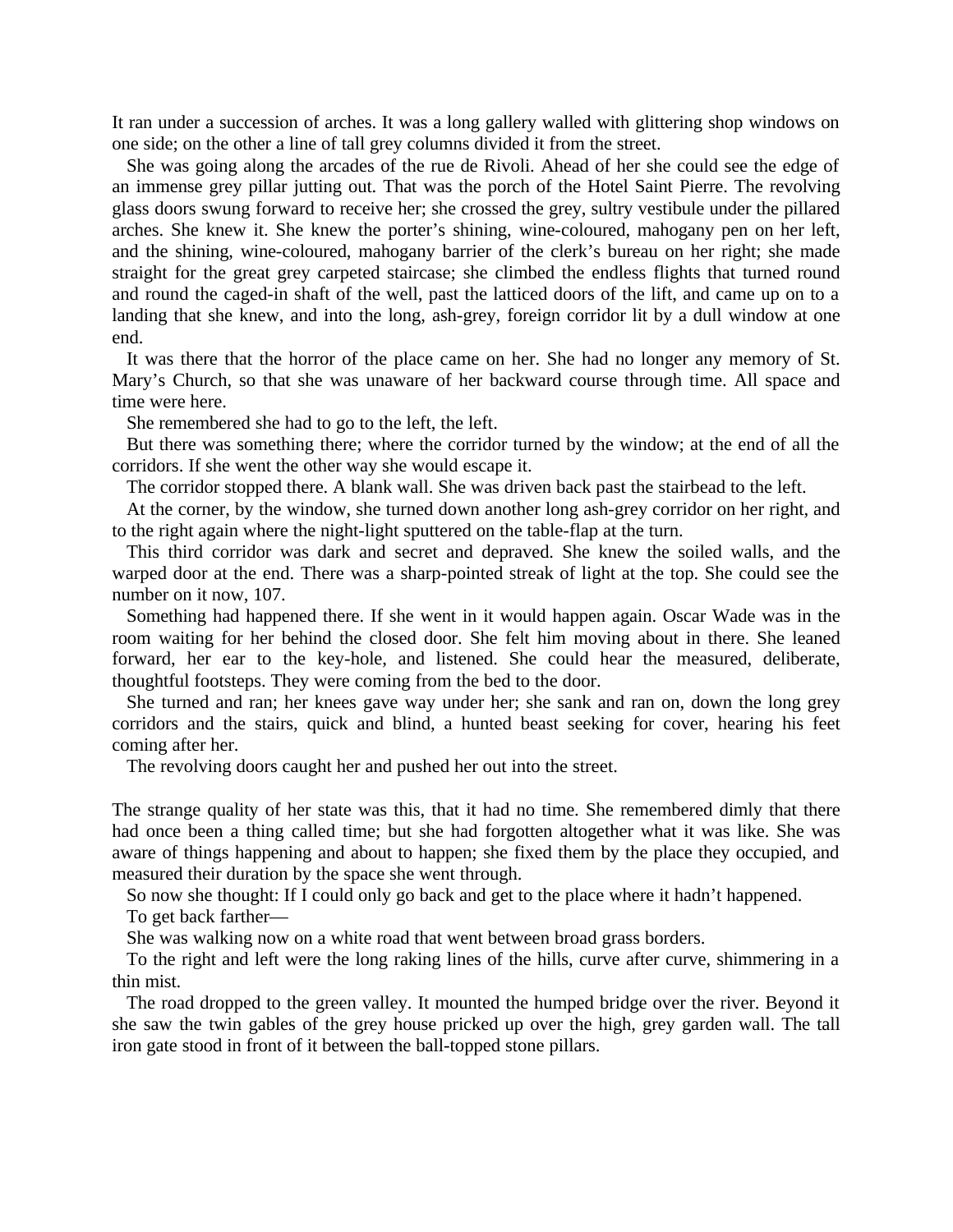And now she was in a large, low-ceilinged room with drawn blinds. She was standing before the wide double bed. It was her father's bed. The dead body, stretched out in the middle under the drawn white sheet, was her father's body.

The outline of the sheet sank from the peak of the upturned toes to the shin bone, and from the high bridge of the nose to the chin.

She lifted the sheet and folded it back across the breast of the dead man. The face she saw then was Oscar Wade's face, stilled and smoothed in the innocence of sleep, the supreme innocence of death. She stared at it, fascinated, in a cold, pitiless joy.

Oscar was dead.

She remembered how he used to lie like that beside her in the room in the Hotel Saint Pierre, on his back with his hands folded on his waist, his mouth half open, his big chest rising and falling. If he was dead, it would never happen again. She would be safe.

The dead face frightened her, and she was about to cover it up again when she was aware of a light heaving, a rhythmical rise and fall. As she drew the sheet up tighter, the hands under it began to struggle convulsively, the broad ends of the fingers appeared above the edge, clutching it to keep it down. The mouth opened; the eyes opened; the whole face stared back at her in a look of agony and horror.

Then the body drew itself forwards from the hips and sat up, its eyes peering into her eyes; he and she remained for an instant motionless, each held there by the other's fear.

Suddenly she broke away, turned and ran, out of the room, out of the house. She stood at the gate, looking up and down the road, not knowing by which way she must go to escape Oscar. To the right, over the bridge and up the hill and across the downs she would come to the arcades of the rue de Rivoli and the dreadful grey corridors of the hotel. To the left the road went through the village.

If she could get further back she would be safe, out of Oscar's reach. Standing by her father's death-bed she had been young, but not young enough. She must get back to the place where she was younger still, to the Park and the green drive under the beech trees and the white pavilion at the cross. She knew how to find it. At the end of the village the high road ran right and left, east and west, under the Park walls; the south gate stood there at the top looking down the narrow street.

She ran towards it through the village, past the long grey barns of Goodyer's farm, past the grocer's shop, past the yellow front and blue sign of the "Queen's Head," past the post office, with its one black window blinking under its vine, past the church and the yew-trees in the churchyard, to where the south gate made a delicate black pattern on the green grass.

These things appeared insubstantial, drawn back behind a sheet of air that shimmered over them like thin glass. They opened out, floated past and away from her; and instead of the high road and Park walls she saw a London street of dingy white façades, and instead of the south gate the swinging glass doors of Schnebler's Restaurant.

The glass doors swung open and she passed into the restaurant. The scene beat on her with the hard impact of reality: the white and gold panels, the white pillars and their curling gold capitals, the white circles of the tables, glittering, the flushed faces of the diners, moving mechanically.

 She was driven forward by some irresistible compulsion to a table in the corner, where a man sat alone. The table napkin he was using hid his mouth, and jaw, and chest; and she was not sure of the upper part of the face above the straight, drawn edge. It dropped; and she saw Oscar Wade's face. She came to him, dragged, without power to resist; she sat down beside him, and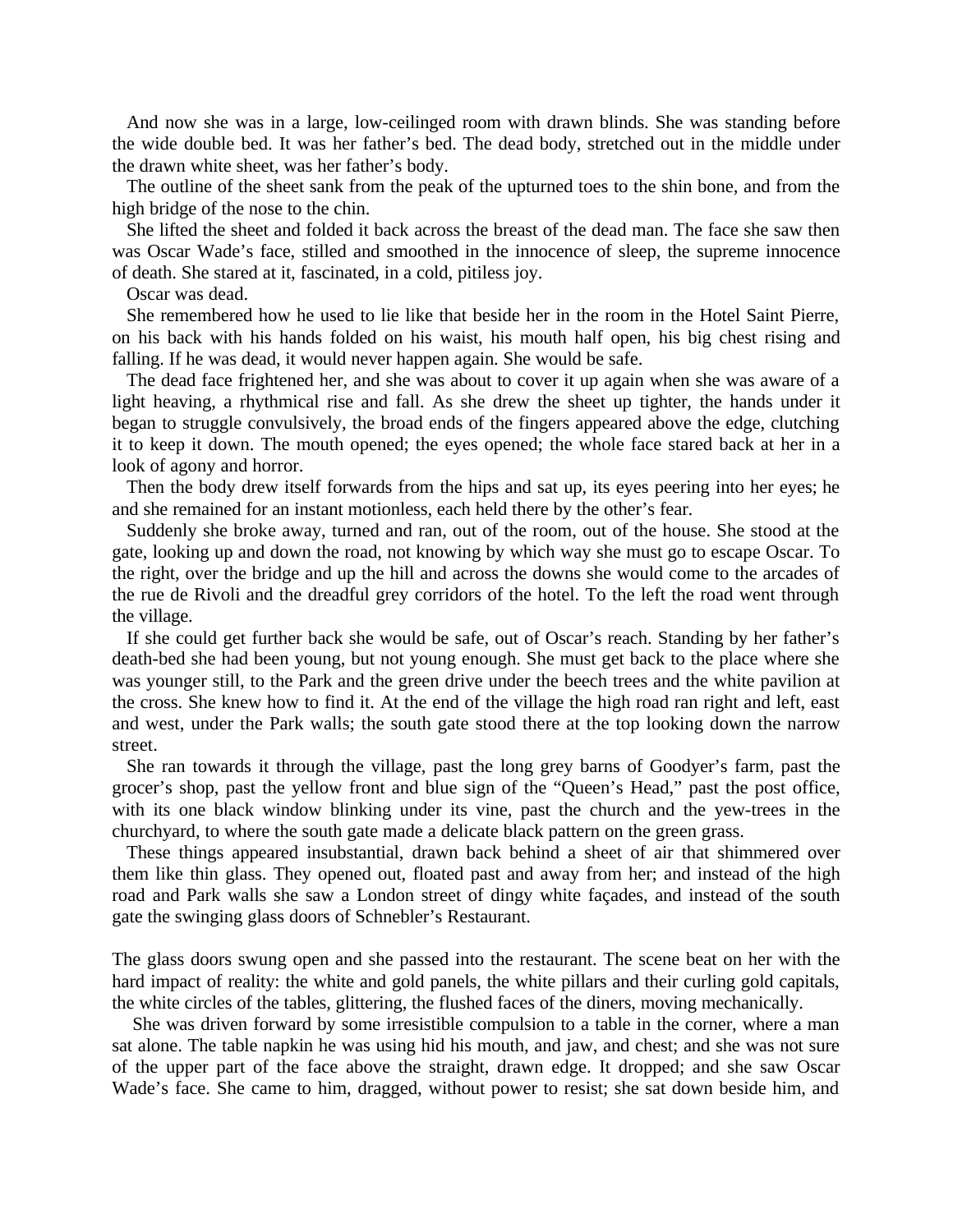he leaned to her over the table; she could feel the warmth of his red, congested face; the smell of wine floated towards her on his thick whisper.

"I knew you would come."

She ate and drank with him in silence, nibbling and sipping slowly, staving off the abominable moment it would end in.

At last they got up and faced each other. His long bulk stood before her, above her; she could almost feel the vibration of its power.

"Come," he said. "Come."

And she went before him, slowly, slipping out through the maze of the tables, hearing behind her Oscar's measured, deliberate, thoughtful tread. The steep, red-carpeted staircase rose up before her.

She swerved from it, but he turned her back.

"You know the way," he said.

At the top of the flight she found the white door of the room she knew. She knew the long windows guarded by drawn muslin blinds; the gilt looking-glass over the chimney-piece that reflected Oscar's head and shoulders grotesquely between two white porcelain babies with bulbous limbs and garlanded loins, she knew the sprawling stain on the drab carpet by the table, the shabby, infamous couch behind the screen.

They moved about the room, turning and turning in it like beasts in a cage, uneasy, inimical, avoiding each other.

At last they stood still, he at the window, she at the door, the length of the room between.

"It's no good your getting away like that," he said. "There couldn't be any other end to it—to what we did."

"But that *was* ended."

"Ended there, but not here."

"Ended for ever. We've done with it for ever."

"We haven't. We've got to begin again. And go on. And go on."

"Oh, no. No. Anything but that."

"There isn't anything else."

"We can't. We can't. Don't you remember how it bored us?"

"Remember? Do you suppose I'd touch you if I could help it? *. . .* That's what we're here for. We must. We must."

"No. No. I shall get away—now."

She turned to the door to open it.

"You can't," he said. "The door's locked."

"Oscar—what did you do that for?"

"We always did it. Don't you remember?"

She turned to the door again and shook it; she beat on it with her hands.

"It's no use, Harriott. If you got out now you'd only have to come back again. You might stave it off for an hour or so, but what's that in an immortality?"

"Immortality?"

"That's what we're in for."

"Time enough to talk about immortality when we're dead. . . .Ah—"

They were being drawn towards each other across the room, moving slowly, like figures in some monstrous and appalling dance, their heads thrown back over their shoulders, their faces turned from the horrible approach. Their arms rose slowly, heavy with intolerable reluctance;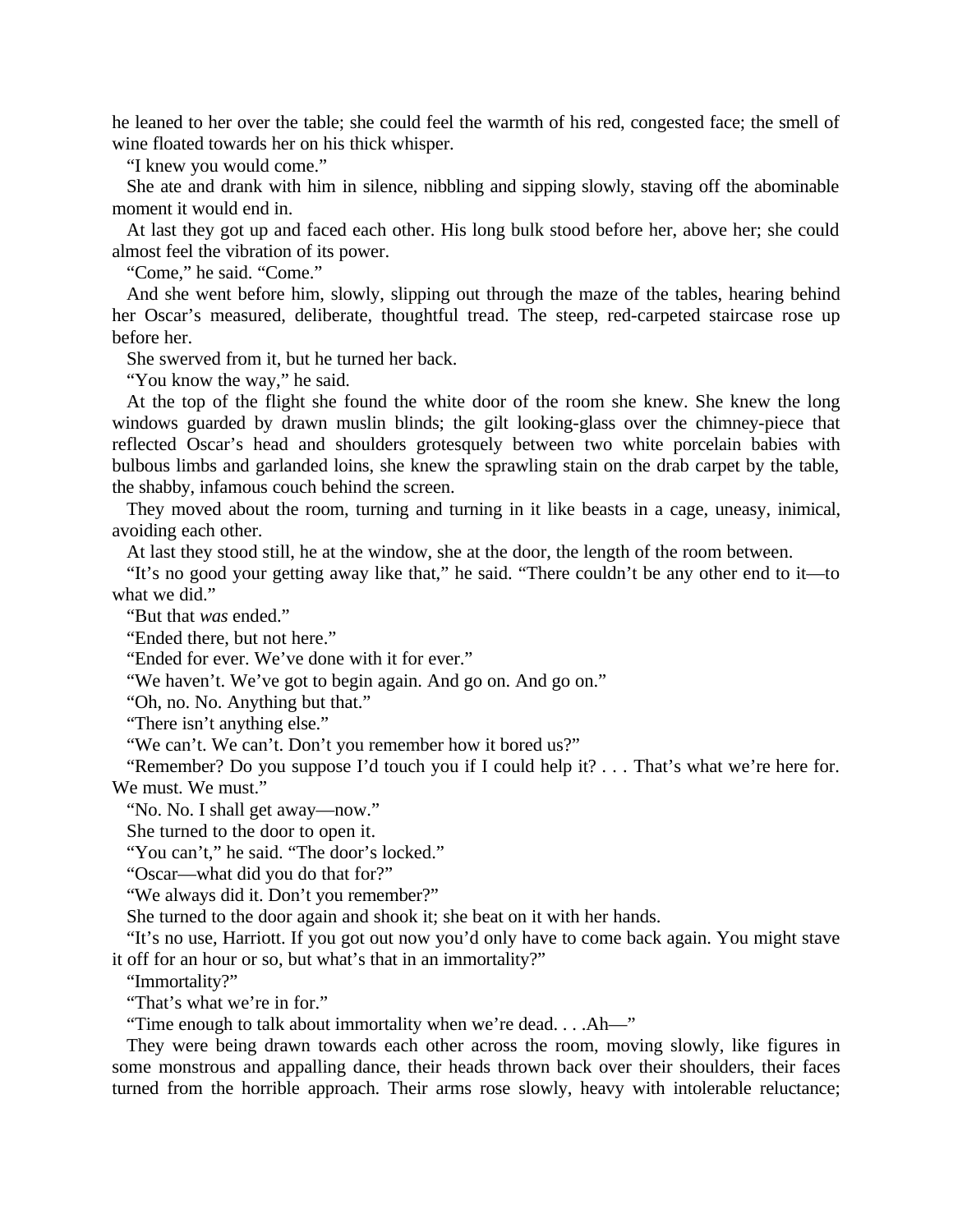they stretched them out towards each other, aching, as if they held up an overpowering weight. Their feet dragged and were drawn.

Suddenly her knees sank under her; she shut her eyes; all her being went down before him in darkness and terror.

It was over. She had got away, she was going back, back, to the green drive of the Park, between the beech trees, where Oscar had never been, where he would never find her. When she passed through the south gate her memory became suddenly young and clean. She forgot the rue de Rivoli and the Hotel Saint Pierre, she forgot Schnebler's Restaurant and the room at the top of the stairs. She was back in her youth. She was Harriott Leigh going to wait for Stephen Philpotts in the pavilion opposite the west gate. She could feel herself, a slender figure moving fast over the grass between the lines of the great beech trees. The freshness of her youth was upon her.

She came to the heart of the drive where it branched right and left in the form of a cross. At the end of the right arm the white Greek temple, with its pediment and pillars, gleamed against the wood.

She was sitting on their seat at the back of the pavilion, watching the side door that Stephen would come in by.

The door was pushed open; he came towards her, light and young, skimming between the beech trees with his eager, tiptoeing stride. She rose up to meet him. She gave a cry.

"Stephen!"

It had been Stephen. She had seen him coming. But the man who stood before her between the pillars of the pavilion was Oscar Wade.

And now she was walking along the field-path that slanted from the orchard door to the stile, further and further back, to where young George Waring waited for her under the elder tree. The smell of the elder flowers came to her over the field. She could feel on her lips and in all her body the sweet, innocent excitement of her youth.

"George, oh, George?"

As she went along the field-path she had seen him. But the man who stood waiting for her under the elder tree was Oscar Wade.

"I told you it's no use getting away, Harriott. Every path brings you back to me. You'll find me at every turn."

"But how did you get *here?"*

"As I got into the pavilion. As I got into your father's room, on to his death bed. Because I *was*  there. I am in all your memories."

"My memories are innocent. How could you take my father's place, and Stephen's, and George Waring's? You?"

"Because I did take them."

"Never. My love for *them* was innocent."

"Your love for me was part of it. You think the past affects the future. Has it never struck you that the future may affect the past? In your innocence there was the beginning of your sin. You *were* what you *were to be."*

"I shall get away," she said.

"And, this time, I shall go with you."

The stile, the elder tree, and the field floated away from her. She was going under the beech trees down the Park drive towards the south gate and the village, slinking close to the right-hand row of trees. She was aware that Oscar Wade was going with her under the left-hand row,